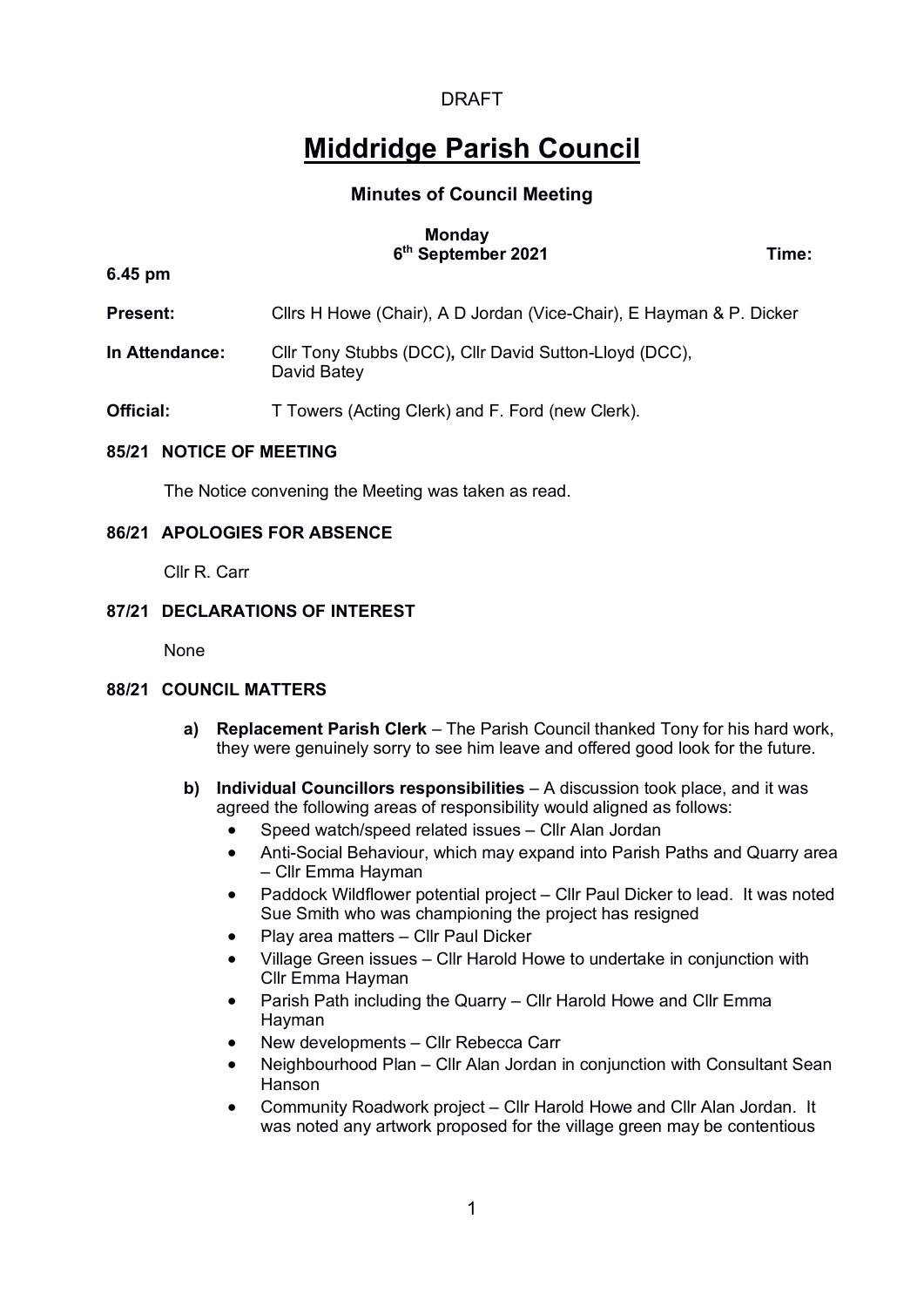## **89/21 MATTERS OF PUBLIC INTEREST**

None.

## **90/21 MINUTES**

The Minutes of the Meeting of  $5<sup>th</sup>$  July 2021 were accepted, and will be signed by the Chair as a true record.

# **91/21 MATTERS ARISING FROM THE MINUTES**

None.

# **92/21 ROAD TRAFFIC**

A discussion took place and David Batey advised that approximately 4780 normal vehicles were counted during a 12 hour period, as well as 7.5 and 32 ton vehicles. It was noted the survey undertaken in 2013 stating approximately 6,000 vehicles and whilst a survey was undertaken in 2014, it could be verified by Michelle McIntosh at DCC.

It was noted the road between Heighington Village and Aycliffe has a 7.5 ton weight limit, although DCC have advised to have a 7.5 ton weight lift restriction would require too many vehicles using the road or a weak bridge. The installation of chevrons was also discussed

## *Action Point - TS and DSL to continue liaising with DCC. David Batey and Fiona Ford to liaise with DCC.*

**Community Speed Watch** – It was noted Stephen Kipling, PCSO has the scheme up and running, however the equipment can only be used when the police can loan it. Cllr Alan Jordan advised he is looking into the cost of purchasing speed awareness equipment, the machine would be calibrated by the Police, the stats would then be inputted into the police database, after 3 warnings a fine is issued.

It may be that a speeding survey in undertaken in the village to determine what the village think of speeding, including possible solutions.

*Action Point - It was agreed to defer discussion of the GAMP Community Roadwatch Project to the next meeting.*

# **93/21 ANTI-SOCIAL BEHAVIOUR & POLICING**

It was noted, there had been a few social media posts about fly tipping in the quarry. It was also noted an off road bike red/orange colour had been spotted several times.

## *Action Point – everyone was reminded to ensure all incidents are reported to the Police, to ensure they have the full picture of incidents within the village.*

# **94/21 "THE PADDOCK" WILD-FLOWER GRASSLAND**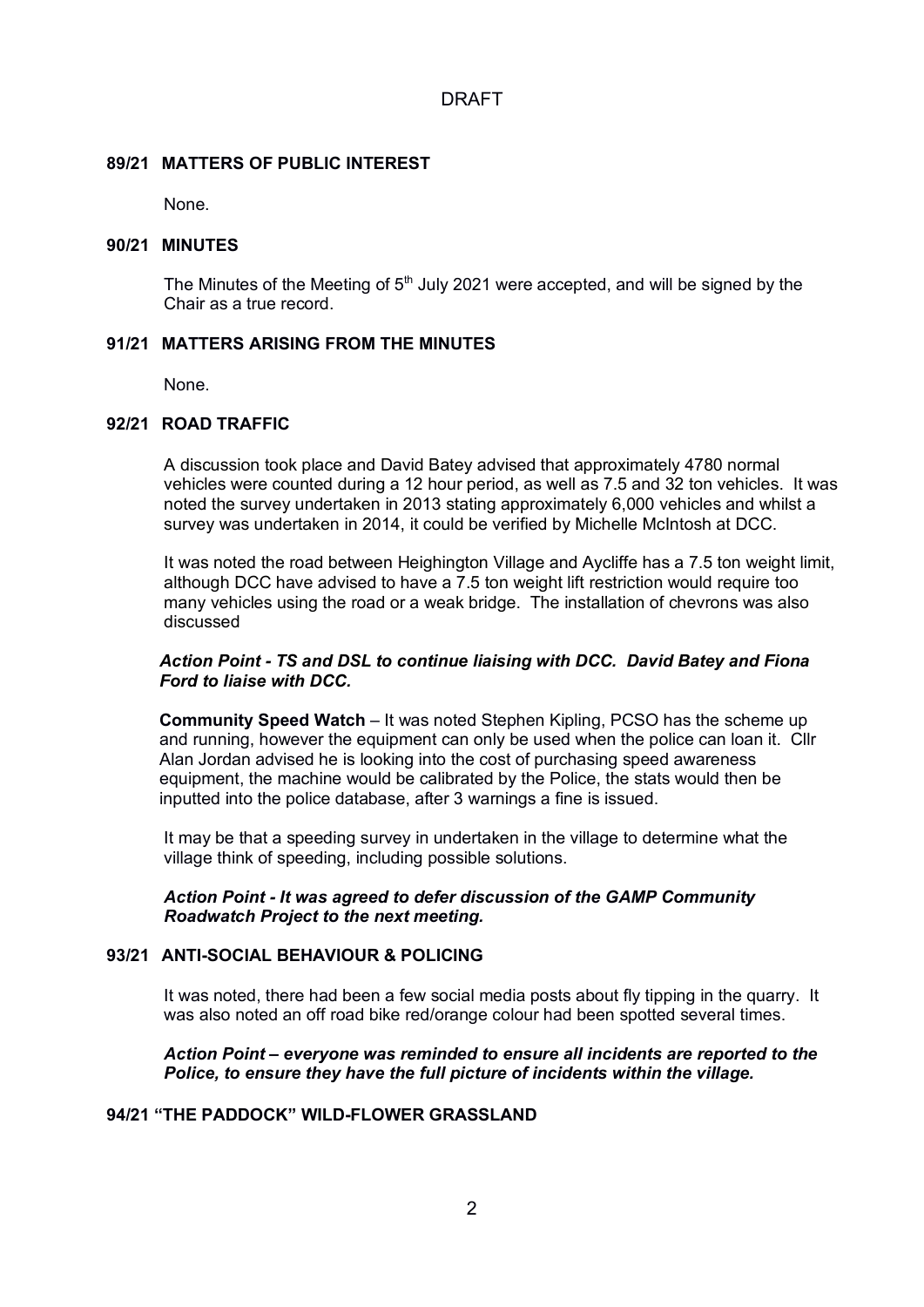It was noted Sue Smith has withdrawal as the liaison officer between the allotment association and the Parish Council. The allotment association have advised DCC are currently still developing the project.

A discussion then took place regarding the S106 allocation as from the £400k allocation, which is currently: Middridge allotments £86,400 Wildflower meadow land £15,000 Eden Arms roundabout £92,920

## *Action Point – Fiona Ford to check the planning permission committee report to understand the S106 allocation*

## **95/21 GROUNDS MAINTENANCE & GENERAL REPAIRS**

- (a) Village Green The repairs on the village green have now been undertaken. Appreciation to Northumbrian Water who have repaired the grass areas by vehicles. A bench has been erected to discourage vehicle access to the village green. The bin wagons responsible for the damage have have now been asked to re-route the vehicles. 13 North Side access issues – now resolved. Proposal to have a bench erected in memory of Betty Cain, David Bloomer grandmother
- (b) Parish Paths Path 7 the style applied for the money from the Parish Paths Partnership and been allocated. Awaiting Ian Haymouth undertake the work. There were concerns about the diseased tree on Path 7, Wards have arranged to have it felled.
- (c) Middridge Quarry Tommy Walton and Wards are now liaising on the proposed project to create a leisure area. It was noted access will be required via Tommy Walton's fields to access the Quarry with heavy machinery. It was further noted that reptiles, barn owls and bats occupy the site, so necessary surveys will need to be undertaken.
- (d) Tree Maintenance Following the inspection of the village trees, it was noted several need attention/maintenance, Tony has been in contact with John Alderson Chief tree inspector from DCC, who have advised they will undertake the work, although they are unable to do it for a while, there will also be a charge for undertaking the work. It was noted (from a member of the public) that a street light moved to under a tree and is no longer works.

# **96/21 CHILDREN'S PLAY AREA**

It was noted the climbing frame modifications and repairs have now been undertaken along with the soft standing underneath. An issue was identified with the picnic table, which has now been removed, a replacement recycled plastic table has been purchased however still needs to be installed.

# **97/21 ELDON WHINS DEVELOPMENTS**

It was noted the road edge issue is ongoing. The public art will be a horses head (representing the Byerley Turk).

It was further noted a dog attack took place in the play area – the dog has now been rehoused.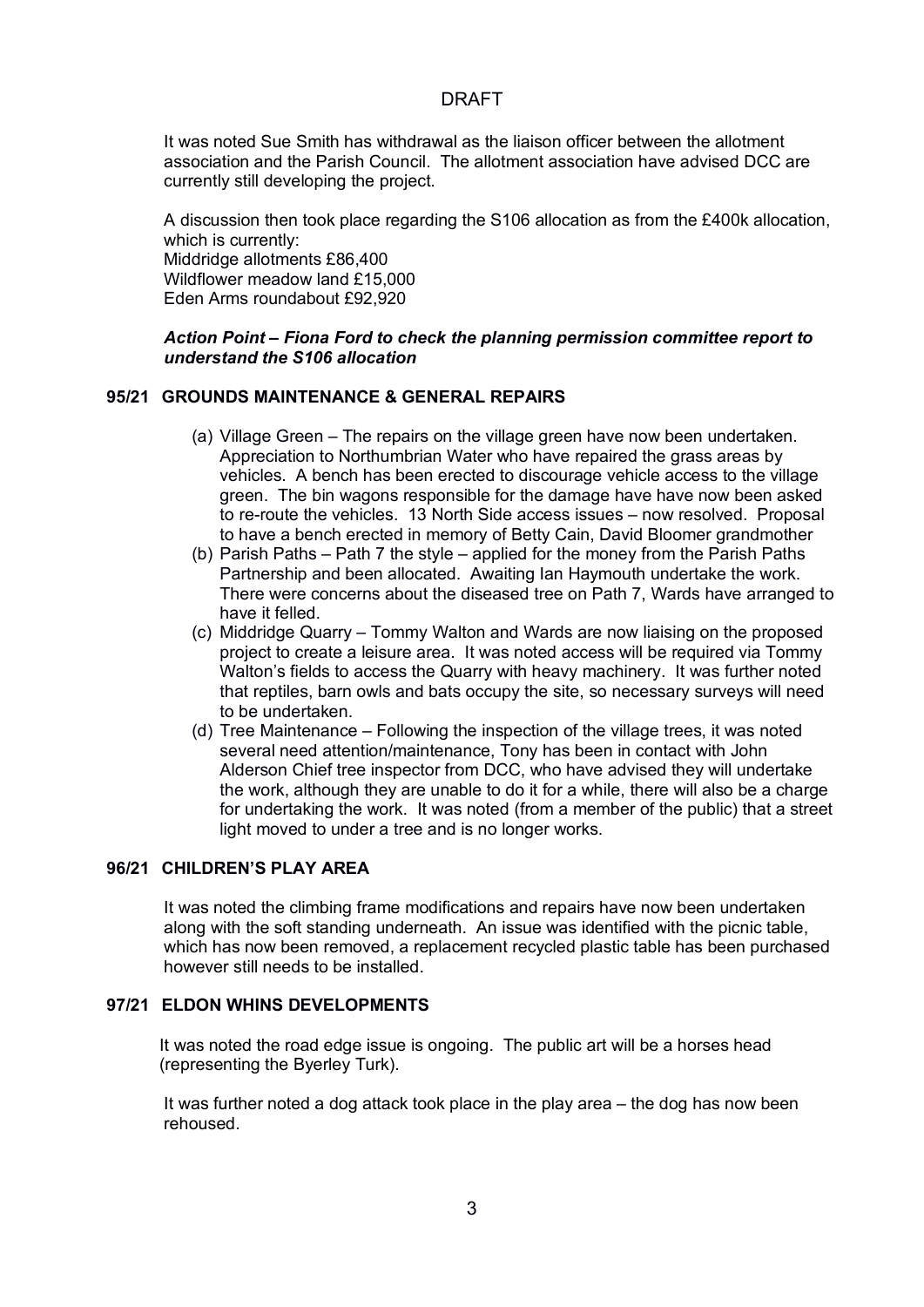There is also an issue with parking, whilst the area has not been adopted yet, incidents can be reported the police who can attend and issue ticket.

## **98/21 NEIGHBOURHOOD PLAN (NP)**

It was noted there is currently no progress to report.

## **99/21 ACCOUNTS**

Due to unforeseen expenditure on the climbing frame, slide and picnic bench, £3,000 has been expended from reserves. The following payments were then formally approved.

| Payee                   | Purpose                 | Sum     |
|-------------------------|-------------------------|---------|
| Play Safety *           | Play Area Inspection    | £86.40  |
| Complete Weed Control * | 1st Cut of Parish Paths | £504.00 |
| Northern Tubs Ltd. *    | New Village Green Tubs  | £87.86  |
| <b>Tony Towers</b>      | Clerk's Expenses        | £47.50  |
|                         |                         |         |
|                         | <b>TOTAL</b>            | £725.76 |

With the previous agreement of Parish Councillors, Invoices marked \* have already been paid, so only formal approval is required.

Given the current financial situation the Parish Council need to mindful of any grants to charities. A payment of £50 to Great North Air Ambulance is currently in reserves. Clerk to look into paying it online.

#### **100/21 GAMP & CDALC**

It was noted Cllr Alan Jordan would represent the CDALC Local Council's Committee on the GAMP Board, and GATC represent it on the CDALC Executive Committee.

# **101/21PLANNING APPLICATIONS**

None.

## **102/21 GENERAL CORRESPONDENCE**

Nothing to report.

# **103/21 OTHER MATTERS**

- a) EV Charging Points Village Hall Committee was unable to attend, Cllr Harold Howe advised there is a proposal to have a charging point adjacent to the village hall. Awaiting an official site survey.
- b) Village Hall Gates & Wally Mellor's Plaque A suggestion to put gates across the car park has been made. The Association to liaise with County Councillors re their neighbourhood budget. Proposal to erect a plaque in memory of Wally Mellor to